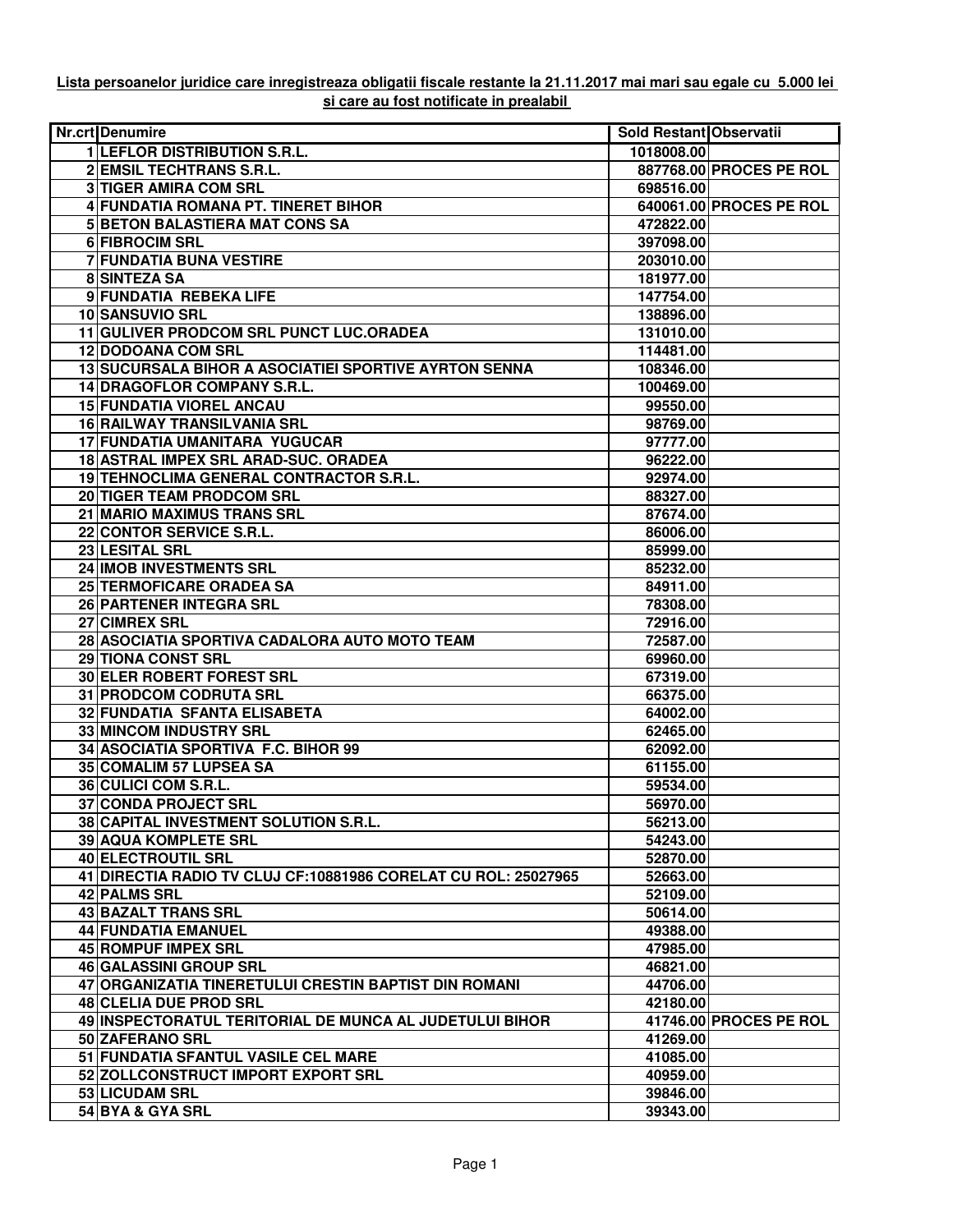| <b>Nr.crt</b> Denumire                                 | Sold Restant Observatii |                        |
|--------------------------------------------------------|-------------------------|------------------------|
| 55 VELOCOMTEC SRL                                      | 39055.00                |                        |
| <b>56 EVELINA PREST SRL</b>                            | 38147.00                |                        |
| 57 MAMA CENTER                                         | 36729.00                |                        |
| 58 DODO PRODCOM S.R.L.                                 | 36057.00                |                        |
| 59 FUNDATIA AGRARIA                                    | 35689.00                |                        |
| 60 INSTALATII FRIGORIFICE M.R.I. S.R.L.                | 35574.00                |                        |
| 61 KUZIMOB SRL                                         | 34440.00                |                        |
| 62 VAZCOM SRL                                          | 34355.00                |                        |
| 63 LOGICA FOX SRL                                      | 34017.00                |                        |
| 64 FUNDATIA MIORITA                                    | 33840.00                |                        |
| 65 ELEMENT SRL                                         | 33434.00                |                        |
| 66 FUNDATIA MOISE                                      | 33401.00                |                        |
| 67 NOVATIV IMOBILIARE SRL                              | 33165.00                |                        |
| 68 REDOLAJ SRL                                         | 32927.00                |                        |
| 69 GELATERIA SANDRO SRL                                | 32816.00                |                        |
| 70 FUNDATIA AGAPE                                      | 32159.00                |                        |
| 71 EXPRES BUSINESS INVESTMENT SRL                      | 31989.00                |                        |
| 72 CASA DE EDITURA SI PRESA FOGET 2006 SRL             | 29174.00                |                        |
| 73 ROSNIC COM S.R.L.                                   | 28703.00                |                        |
| 74 M.E. INTERNATIONAL BUSINESS SRL                     | 28521.00                |                        |
| 75 FUNDATIA CERTO                                      | 28386.00                |                        |
| 76 CRISMONA SERV S.R.L.                                |                         | 28248.00 PROCES PE ROL |
| 77 ADMINSTRATIA NATIONALA "APELE ROMANE'-A.B.A CRISURI | 27908.00                |                        |
| 78 COYOTE UGLY SRL                                     | 27125.00                |                        |
| 79 ORFOREST SRL                                        | 26953.00                |                        |
| 80 CECCONI TRANSPORT-ORADEA INTERNATIONAL S.R.L.       | 26879.00                |                        |
| 81 MEGAMOTORS TRANS SRL                                | 26386.00                |                        |
| 82 LAND CONSULTING EVENT SRL                           | 26374.00                |                        |
| 83 FUNDATIA DE INTRAJUTORARE RABINUL                   | 26329.00                |                        |
| 84 FOR UNITED ENERGIE SRL                              | 26119.00                |                        |
| 85 FUNDATIA MARCELLO                                   | 24947.00                |                        |
| 86 FUNDATIA ORDINUL DE MALTA                           | 24740.00                |                        |
| 87 SOVECO ROMANIA SRL                                  | 24644.00                |                        |
| 88 EUROSTAR PRO INVEST SRL                             | 24225.00                |                        |
| 89 VALMIEX COMPANY S.R.L.                              | 24138.00                |                        |
| 90 EDITURA AQUILA LOGISTIC SRL                         | 23977.00                |                        |
| 91 ASOCIATIA AVA EMANUEL                               | 23947.00                |                        |
| 92 BELA INDEX TRANS S.R.L.                             | 23917.00                |                        |
| 93 TECHNO BUILD SRL                                    | 23855.00                |                        |
| 94 SPERANTA - SERVICII SI COMERT SRL                   | 23753.00                |                        |
| 95 FUNDATIA PENTRU AJUTOARE UMANITARE LATIMERIA        | 23537.00                |                        |
| 96 SATTECH SRL                                         | 23232.00                |                        |
| 97 BEE FEE CONSULTING SRL                              | 23222.00                |                        |
| 98 MARALEMN PROD S.R.L.                                | 22972.00                |                        |
| 99 GORDAN & BODEAN S.R.L.                              | 21741.00                |                        |
| 100 DANDAPHNE TRANS S.R.L.                             | 21042.00                |                        |
| 101 FUNDATIA PELLE                                     | 20849.00                |                        |
| 102 FUNDATIA MARIA HILFE                               | 20434.00                |                        |
| 103 PAND-COM-IMPEX SRL                                 | 20368.00                |                        |
| 104 INSPECTORATUL JUDETEAN DE POLITIE                  | 20162.00                |                        |
| <b>105 LEONARDO TRADING SRL</b>                        | 20141.00                |                        |
| 106 FUNDATIA DE INTRAJUTORARE PRO - HELP               | 20102.00                |                        |
| 107 WORLD ACTIV COMPANY SRL                            | 19989.00                |                        |
| 108 LEVI IMPEX SRL                                     | 19829.00                |                        |
| <b>109 PECICA INVESTMENTS SRL</b>                      | 19802.00                |                        |
| 110 EURO LOAD INTERNATIONAL SRL                        | 19789.00                |                        |
| 111 MILLSTAR PROD S.R.L.                               | 19471.00                |                        |
|                                                        |                         |                        |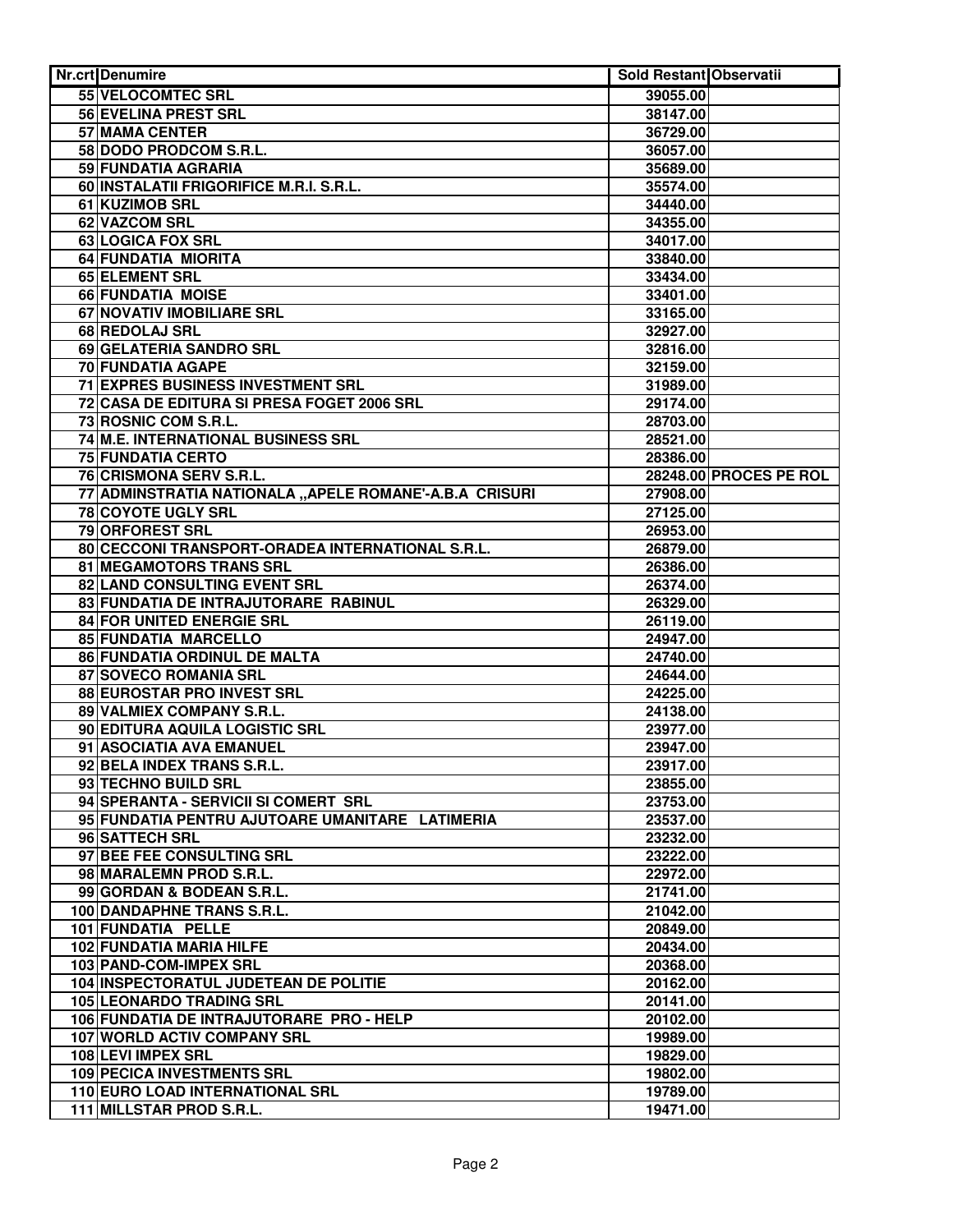| <b>Nr.crt</b> Denumire                                          | Sold Restant Observatii |  |
|-----------------------------------------------------------------|-------------------------|--|
| 112 GENCO CARWASH SRL                                           | 18677.00                |  |
| 113 RESTAURANT LA GALLERIA S.R.L.                               | 18646.00                |  |
| <b>114 FUNDATIA UNIVERSITARIA</b>                               | 18593.00                |  |
| 115 YASSISS WORLD SRL                                           | 18237.00                |  |
| 116 FABRIZIO SRL                                                | 18122.00                |  |
| <b>117 FUNDATIA TIMOTEI</b>                                     | 17787.00                |  |
| <b>118 FUNDATIA TARGET</b>                                      | 17771.00                |  |
| 119 FLORINGEN IMPEX SRL                                         | 17670.00                |  |
| <b>120 FUNDATIA SFANTA MARIA</b>                                | 17647.00                |  |
| <b>121 FUNDATIA DAHL</b>                                        | 17584.00                |  |
| <b>122 GINOBRI TRANSCOM SRL</b>                                 | 17567.00                |  |
| 123 US VET TESTS SRL                                            | 16845.00                |  |
| 124 FUNDATIA AUMAR                                              | 16652.00                |  |
| <b>125 TABAC TRANSILVANIA SRL</b>                               | 16646.00                |  |
| 126 VALSPUM SRL                                                 | 16473.00                |  |
| 127 NYMPHEA INVEST SRL                                          | 16451.00                |  |
| 128 SAN - TEAM ROMANIA S.R.L.                                   | 16313.00                |  |
| 129 GINGER DRINKS SRL                                           | 16288.00                |  |
| 130 FUNDATIA APOCALIPTUS                                        | 16120.00                |  |
| 131 CENTRAL BUSINESS CONSULTING SRL                             | 16041.00                |  |
| 132 FUNDATIA CULTURALA PHOENIX                                  | 15923.00                |  |
| 133 ITALIAN TRADING S.R.L.                                      | 15626.00                |  |
| <b>134 TERASTON INVEST SRL</b>                                  | 15597.00                |  |
| 135 IRSIM COM SRL                                               | 15560.00                |  |
| 136 PROIECT GEO 2003 SRL                                        | 15540.00                |  |
| 137 PROFICOM SRL                                                | 15038.00                |  |
| <b>138 MEZERET SRL</b>                                          | 14983.00                |  |
| 139 FLONEL SERVICE S.R.L.                                       | 14906.00                |  |
| <b>140 KUN TRUCK SRL</b>                                        | 14872.00                |  |
| <b>141 RONCRIS SRL</b>                                          | 14674.00                |  |
| 142 TOMI OIL SRL                                                | 14495.00                |  |
| <b>143 SIBROM SERV SRL</b>                                      | 14455.00                |  |
| <b>144 ZIMRA S.R.L.</b>                                         | 14432.00                |  |
| <b>145 UNITED EVASION SRL</b>                                   | 14371.00                |  |
| <b>146 PLASTIKAROM SRL</b>                                      | 14333.00                |  |
| 147 DOE PREST SRL                                               | 14127.00                |  |
| 148 TAR & TAR BROKER DE ASIGURARE S.R.L.                        | 13964.00                |  |
| 149 DORIRINA CONT SRL                                           | 13710.00                |  |
| <b>150 FUNDATIA IULIAN HUMANITAS</b>                            | 13685.00                |  |
| 151 INTENSIV OIL GROUP SRL                                      | 13480.00                |  |
| 152 MOLDOTRANS INTERNATIONAL S.R.L.<br><b>153 SFM TRANS SRL</b> | 13403.00                |  |
|                                                                 | 13388.00                |  |
| 154 OPTIM TECH S.R.L.                                           | 13087.00                |  |
| <b>155 RADANIA SRL</b><br><b>156 AKTAA COMPANY IMPEX SRL</b>    | 12985.00                |  |
|                                                                 | 12879.00                |  |
| <b>157 BRAVO IMOBILIARE GRUP SRL</b>                            | 12487.00                |  |
| <b>158 GIUSEPPE IMOBILIARE SRL</b>                              | 12415.00                |  |
| 159 EUROGERARDO SRL                                             | 12401.00                |  |
| <b>160 ASOCIATIA DAVID CENTER</b><br>161 POLENA EXIM SRL        | 12173.00                |  |
| 162 FGM SOLAR SRL                                               | 12025.00                |  |
| <b>163 PANTOS TOURS SRL</b>                                     | 11746.00                |  |
| <b>164 AIM POPA SRL</b>                                         | 11315.00<br>11167.00    |  |
| <b>165 FUNDATIA STUDENTILOR ECOLOGI SILVA</b>                   |                         |  |
| <b>166 AMANITA PROIECT SRL</b>                                  | 11108.00<br>10917.00    |  |
| <b>167 ASOCIATIA EL SADAI</b>                                   |                         |  |
| <b>168 RENTO HU SRL</b>                                         | 10863.00                |  |
|                                                                 | 10837.00                |  |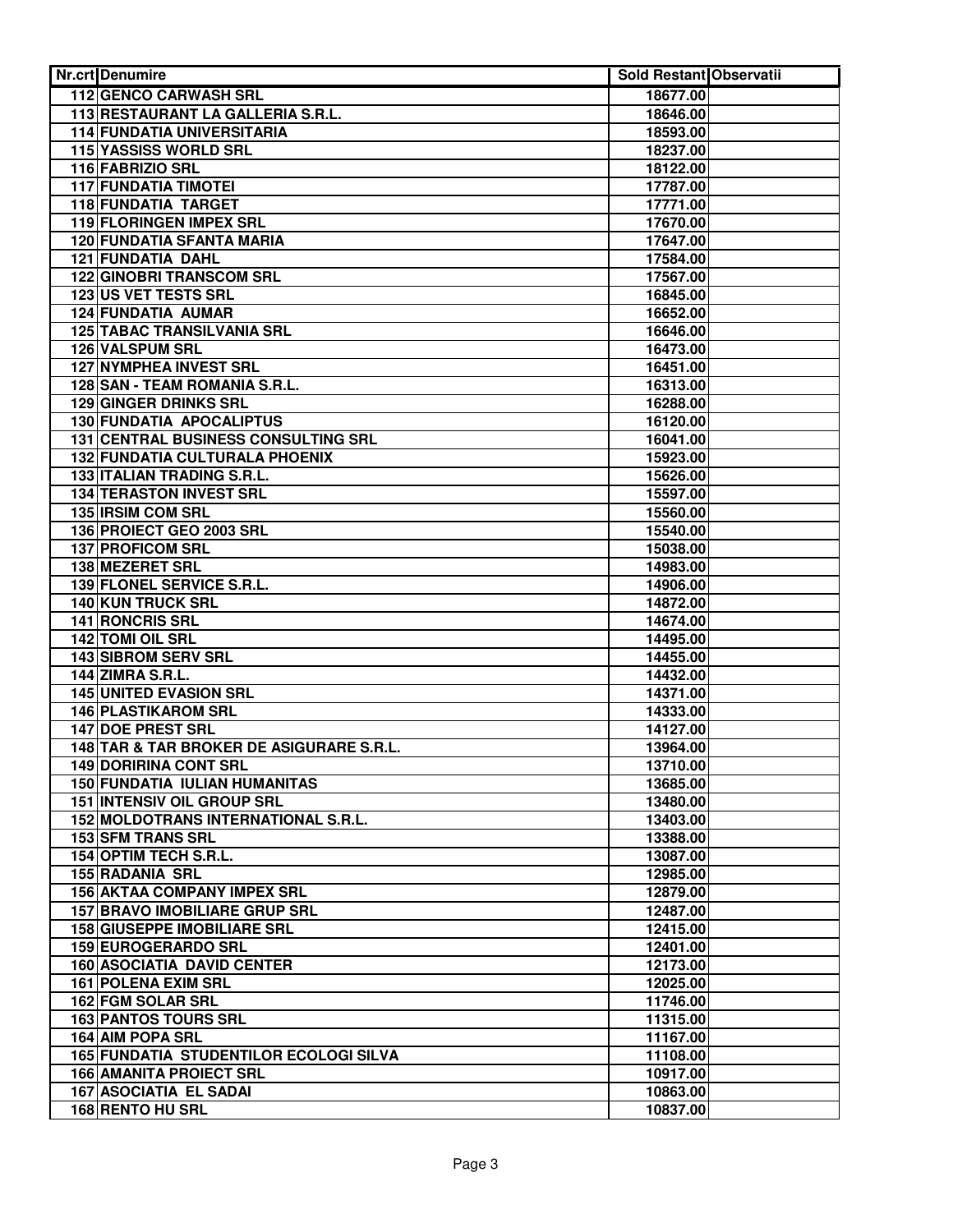| <b>Nr.crt</b> Denumire                                   | <b>Sold Restant Observatii</b> |  |
|----------------------------------------------------------|--------------------------------|--|
| 169 SALOMGEO THERM IMPEX S.R.L.                          | 10593.00                       |  |
| 170 ASOCIATIA CULTURALA CANTATA MELODICA - SUCURSAL      | 10534.00                       |  |
| <b>171 HALINOTRANS SRL</b>                               | 10492.00                       |  |
| <b>172 FASTLINK SRL</b>                                  | 10438.00                       |  |
| <b>173 DIESEL IMPEX SRL</b>                              | 10319.00                       |  |
| <b>174 DORIRAM SRL</b>                                   | 10236.00                       |  |
| 175 FUNDATIA SFANTUL GHEORGHE BIRUITORUL                 | 10162.00                       |  |
| <b>176 STOKKER HOTEL SRL</b>                             | 10097.00                       |  |
| <b>177 VEST TRUCKRO SRL</b>                              | 10028.00                       |  |
| 178 FUNDATIA UMANITARA MEDUZA                            | 9928.00                        |  |
| 179 CONTACT TEHNIC INTERNATIONAL SRL                     | 9900.00                        |  |
| <b>180 MIRABELIS SRL</b>                                 | 9870.00                        |  |
| 181 RUNNER COM S.R.L.                                    | 9848.00                        |  |
| 182 SOC DE PRODUCTIE SI COMERT BOEMA S.R.L.              | 9823.00                        |  |
| 183 LUSEL PROD SRL                                       | 9796.00                        |  |
| 184 COMPPIL S.A.                                         | 9743.00                        |  |
| 185 INTERROSI SRL                                        | 9566.00                        |  |
| <b>186 FORMENTERA SRL</b>                                | 9539.00                        |  |
| 187 SAGILE COM S.R.L.                                    | 9524.00                        |  |
| <b>188 TOPSPORT DEMIAN SRL</b>                           | 9514.00                        |  |
| 189 CONSOLAMAR SRL<br>190 MAR INTERNATIONAL TRANS S.R.L. | 9482.00                        |  |
| <b>191 MIFLO STYLE SRL</b>                               | 9375.00<br>9304.00             |  |
| 192 NATIONALCOOP SRL                                     | 9281.00                        |  |
| 193 FUNDATIA DE INTRAJUTORARE CARPATICA                  | 9230.00                        |  |
| <b>194 TEMATIC CABLE SRL</b>                             | 9182.00                        |  |
| <b>195 ASOCIATIA CENTRUL DE STUDII CRESTINE</b>          | 9036.00                        |  |
| <b>196 ANCILIA SRL</b>                                   | 9008.00                        |  |
| 197 APIS TRADE S.R.L.                                    | 8946.00                        |  |
| <b>198 PARCUL AMINTIRILOR SRL</b>                        | 8861.00                        |  |
| 199 CONFREP S.R.L.                                       | 8802.00                        |  |
| <b>200 FUNDATIA RALUCA</b>                               | 8706.00                        |  |
| 201 CAFE AFRIKA SRL                                      | 8598.00                        |  |
| 202 EUROPOL RECYCLING SRL                                | 8579.00                        |  |
| 203 ASOCIATIA CARITATIVA ROMANO-ENGLEZA MEDICAID         | 8548.00                        |  |
| 204 CORIMAR HOTELS SRL                                   | 8534.00                        |  |
| 205 FUNDATIA LUKANCA                                     | 8528.00                        |  |
| 206 LOC VECHI SRL                                        | 8494.00                        |  |
| 207 EGBERT AGRISERVICES SRL                              | 8421.00                        |  |
| 208 ADJARA COM SRL                                       | 8283.00                        |  |
| 209 AVI-VEST SRL                                         | 8194.00                        |  |
| 210 BENE INTERNATIONAL SRL                               | 8108.00                        |  |
| 211 ACONTES SRL                                          | 8093.00                        |  |
| 212 FLORINEL PROD                                        | 8068.00                        |  |
| 213 LUC-TAV PRODCOMSERV S.R.L.                           | 8060.00                        |  |
| 214 VIKING SRL                                           | 8057.00                        |  |
| 215 PUPA COM S.R.L.                                      | 8039.00                        |  |
| 216 NETIQ SOLUTIONS SRL                                  | 7992.00                        |  |
| 217 MIDEA TRADE SRL                                      | 7986.00                        |  |
| 218 C & G COMP. S.R.L.                                   | 7975.00                        |  |
| 219 PROTGUARD INVEST SRL                                 | 7973.00                        |  |
| 220 GALERIA RISTORANTE DEL TEATRO SRL                    | 7964.00                        |  |
| 221 ROMTRUCKS LINE SRL                                   | 7959.00                        |  |
| 222 CARIMP CONSTRUCT SRL                                 | 7939.00                        |  |
| 223 DANIS CONFEXIM SRL                                   | 7867.00                        |  |
| 224 GAUSS TOPO S.R.L.                                    | 7850.00                        |  |
| 225 VALTAUR TRANS SRL                                    | 7785.00                        |  |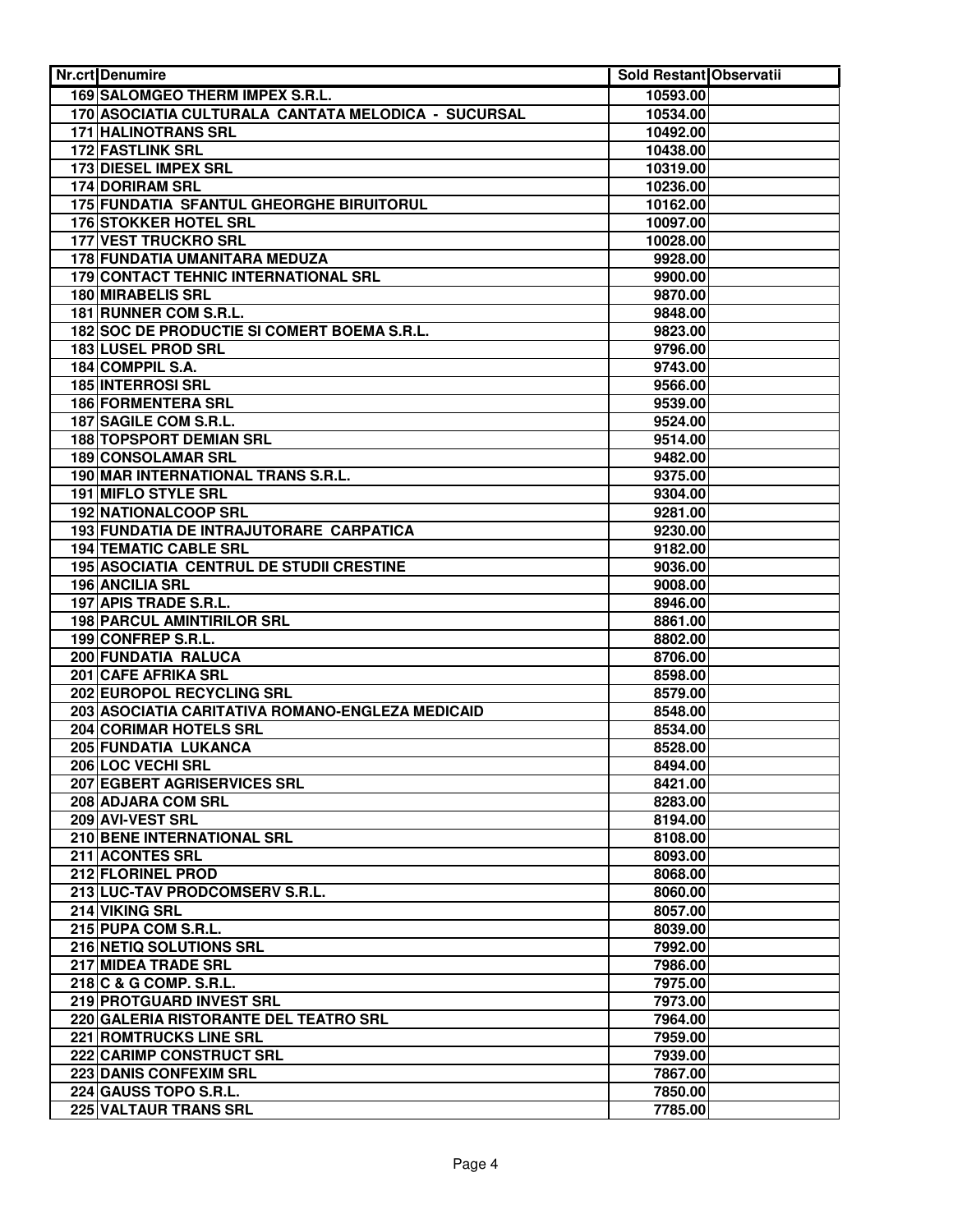| <b>Nr.crt</b> Denumire                                 | Sold Restant Observatii |  |
|--------------------------------------------------------|-------------------------|--|
| 226 PEDRINO SRL                                        | 7753.00                 |  |
| 227 EXTRAPAN S.R.L.                                    | 7654.00                 |  |
| 228 BENY M SERVCOM S.R.L.                              | 7641.00                 |  |
| 229 MERMA EXIM S.R.L.                                  | 7625.00                 |  |
| 230 CONREMON SRL                                       | 7619.00                 |  |
| 231 AMBIENT SYSTEMS SRL                                | 7557.00                 |  |
| 232 AVRATAX SRL                                        | 7557.00                 |  |
| 233 MOBILAELIT STYLE DESIGN S.R.L.                     | 7550.00                 |  |
| 234 HIDROSIM SRL                                       | 7381.00                 |  |
| 235 ALCORA IMPORT EXPORT SRL                           | 7310.00                 |  |
| 236 KASEMI TRADE S.R.L.                                | 7260.00                 |  |
| 237 VASPO PREST SRL                                    | 7246.00                 |  |
| 238 HAN CARGO SRL                                      | 7220.00                 |  |
| 239 LIGHT SPEED IMEX SRL                               | 7200.00                 |  |
| 240 CLEMENT NAPOLEON SRL                               | 7196.00                 |  |
| 241 PITI'S CONCEPT S.R.L.                              | 7109.00                 |  |
| 242 FUNDATIA ARIANNA                                   | 7072.00                 |  |
| 243 ZEAN COM SRL                                       | 7070.00                 |  |
| 244 FUNDATIA DE INTRAJUTORARE FLORIANOR                | 7055.00                 |  |
| 245 OCEANO TRADE SRL                                   | 7006.00                 |  |
| 246 LISATRANS S.R.L.                                   | 6998.00                 |  |
| 247 DISTRIBUTIE CARNE PROASPATA SRL                    | 6995.00                 |  |
| 248 FUNDATIA OMENIA SOCIALA ARTA DE A FI OM FILIALA    | 6969.00                 |  |
| 249 ELRENOVA SRL                                       | 6912.00                 |  |
| 250 FLORICICA MAGAZIN S.R.L.                           | 6815.00                 |  |
| 251 PRETTY CAR MOBIL S.R.L.                            | 6797.00                 |  |
| 252 PUSCAU TRANS SRL                                   | 6776.00                 |  |
| 253 INVECON SRL                                        | 6761.00                 |  |
| 254 TASMANIA PROD-COM SRL                              | 6717.00                 |  |
| 255 FLENSBURG SRL                                      | 6705.00                 |  |
| 256 VIRTUAL VISION ADVERTISING SRL                     | 6671.00                 |  |
| 257 SINDICATUL SOFERILOR BIHOR DIN S.C. TAXI-BIHOR ORA | 6649.00                 |  |
| <b>258 EUROLEMN SRL</b>                                | 6637.00                 |  |
| 259 TOMAIFICIO POLARIS SNC DI VENTURINI                | 6628.00                 |  |
| 260 JIMANA GUARD SRL                                   | 6546.00                 |  |
| 261 BELMAR INDOOR MEDIA SRL                            | 6465.00                 |  |
| 262 TOTAL ENERGY PV SRL                                | 6351.00                 |  |
| 263 CELSUS SERVICE SRL                                 | 6292.00                 |  |
| 264 TRANSOR TRUST SRL                                  | 6271.00                 |  |
| 265 GASAVAN SRL                                        | 6270.00                 |  |
| 266 AUROLEY SRL                                        | 6200.00                 |  |
| 267 CONSTRUCT SCUT SRL                                 | 6156.00                 |  |
| 268 NEL&VICHI SRL                                      | 6146.00                 |  |
| 269 SENDORI ITALIA S.R.L.                              | 6140.00                 |  |
| 270 FUNDATIA KATHYA                                    | 6095.00                 |  |
| 271 GRO SYSTEM SRL                                     | 6005.00                 |  |
| 272 IAN SPEDITION SRL                                  | 5999.00                 |  |
| 273 ANDY TRANS TOURS SERV SRL                          | 5995.00                 |  |
| 274 MOTORSMITH SRL                                     | 5988.00                 |  |
| 275 DEWAELE TRANSPORT SRL                              | 5982.00                 |  |
| 276 LIANDRA TRADING IFN S.R.L.                         | 5976.00                 |  |
| 277 EXTRACT COM SRL                                    | 5948.00                 |  |
| 278 GARGIULO SRL                                       | 5891.00                 |  |
| 279 METAL CASA SRL                                     | 5880.00                 |  |
| 280 FUNDATIA LUMINA CELESTA                            | 5874.00                 |  |
| 281 VELENTA LINE SRL                                   | 5871.00                 |  |
| 282 TEHNICA TRANSMISIEI SRL                            | 5847.00                 |  |